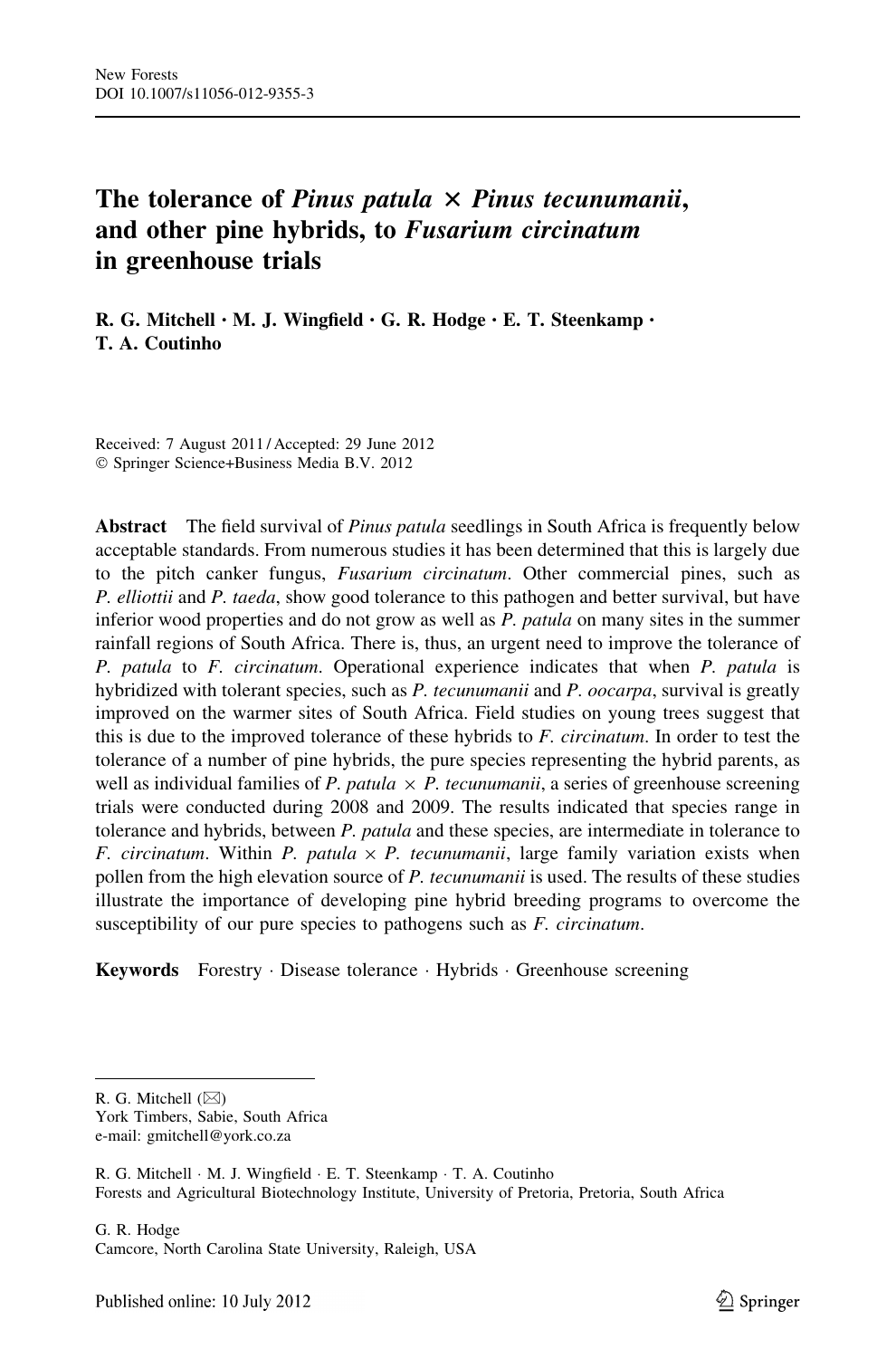## Introduction

The successful establishment of South Africa's most important pine species, Pinus patula (DAFF [2010](#page-13-0)), is severely hampered by the pitch canker fungus, Fusarium circinatum (Mitchell et al.  $2011$ ). The greatest loss is seen in the field during the first six months post planting (Crous [2005\)](#page-13-0). Currently, breeders are trying to improve the tolerance of P. patula to  $F$ , circinatum by screening for superior families using greenhouse inoculation studies. However, the level of tolerance within P. patula open-pollinated families does not seem to consistently translate into increased post-planting survival (A. Nel, Sappi forests, pers. com). In the immediate term, the problem can be overcome by planting P. elliottii and P. taeda on sites where P. patula is best suited. These, however, do not grow as well as P. patula on temperate sites, and have inferior wood properties for some applications (Kietzka [1988;](#page-13-0) Morris and Pallett [2000;](#page-13-0) Malan [2003\)](#page-13-0).

As an alternative to planting pure species, there is a growing interest in South Africa to identify hybrids between *Pinus patula* and other pines to reduce the susceptibility of young P. patula seedlings to Fusarium circinatum. Pinus patula  $\times$  P. tecunumanii is exhibiting good tolerance to F. circinatum (Roux et al. [2007\)](#page-13-0) and growth (Nel et al. [2006;](#page-13-0) Kanzler et al. [2012\)](#page-13-0), with numerous forestry companies deploying this hybrid on a commercial scale. Although P. patula  $\times$  P. tecunumanii is exhibiting improved tolerance operationally, no selection for tolerance to  $F$ . *circinatum* has been carried out within the hybrid. Previous studies have shown that there is large provenance variation for tolerance to F. circinatum in both P. patula and P. tecunumanii (Hodge and Dvorak, [2006\)](#page-13-0). This variation is closely related to the altitude where provenances naturally occur (Hodge and Dvorak, [2006\)](#page-13-0). Provenances of P. tecunumanii, occurring below 1500 m [low elevation, P. tecu*numanii* (L)] in their home range are more tolerant to F. circinatum than those occurring above this altitude (high elevation, P. tecunumanii (H)) (Hodge and Dvorak [2000](#page-13-0); [2006](#page-13-0)). Therefore, the variation in tolerance to  $F$ . *circinatum* among  $P$ . *patula* and  $P$ . *tecunumanii* suggests that P. patula  $\times$  P. tecunumanii families are also likely to vary in tolerance. In addition to P. tecunumanii, P. patula has been successfully hybridized with a number of other species in South Africa including P. oocarpa, P. elliottii, P. pringlei, P. greggii, P. taeda, P. herreare, P. maximinoi and P. caribaea. A number of these, and other hybrids not necessarily with P. patula, may in the future be planted in order to capture good characteristics which would include tolerance to F. circinatum.

The primary objective of this study was to examine the genetic control of  $F$ . *circinatum* tolerance among P. patula  $\times$  P. tecunumanii hybrid families. A secondary objective was to assess the tolerance of a wide array of different pine hybrids in order to identify other potential hybrids that could be used to replace  $P$ . patula to reduce losses associated with  $F$ . circinatum. These objectives were investigated using artificial inoculation of seedlings and cuttings in a series of three greenhouse screening trials carried out in 2008 and 2009.

## Materials and methods

#### Pinus patula  $\times$  Pinus tecunumanii

The first greenhouse trial (Trial 1: P. pat  $\times$  P. tec) was conducted in November, 2008, and focused on the P. patula  $\times$  P. tecunumanii hybrids. Included in the study were 75 P. patula  $\times$  P. tecunumanii (L) families (P. pat  $\times$  P. tecL) produced from crossing 13 P. patula parents and 12 P. tecunumanii (L) parents. There were also 24 P. patula  $\times$  P.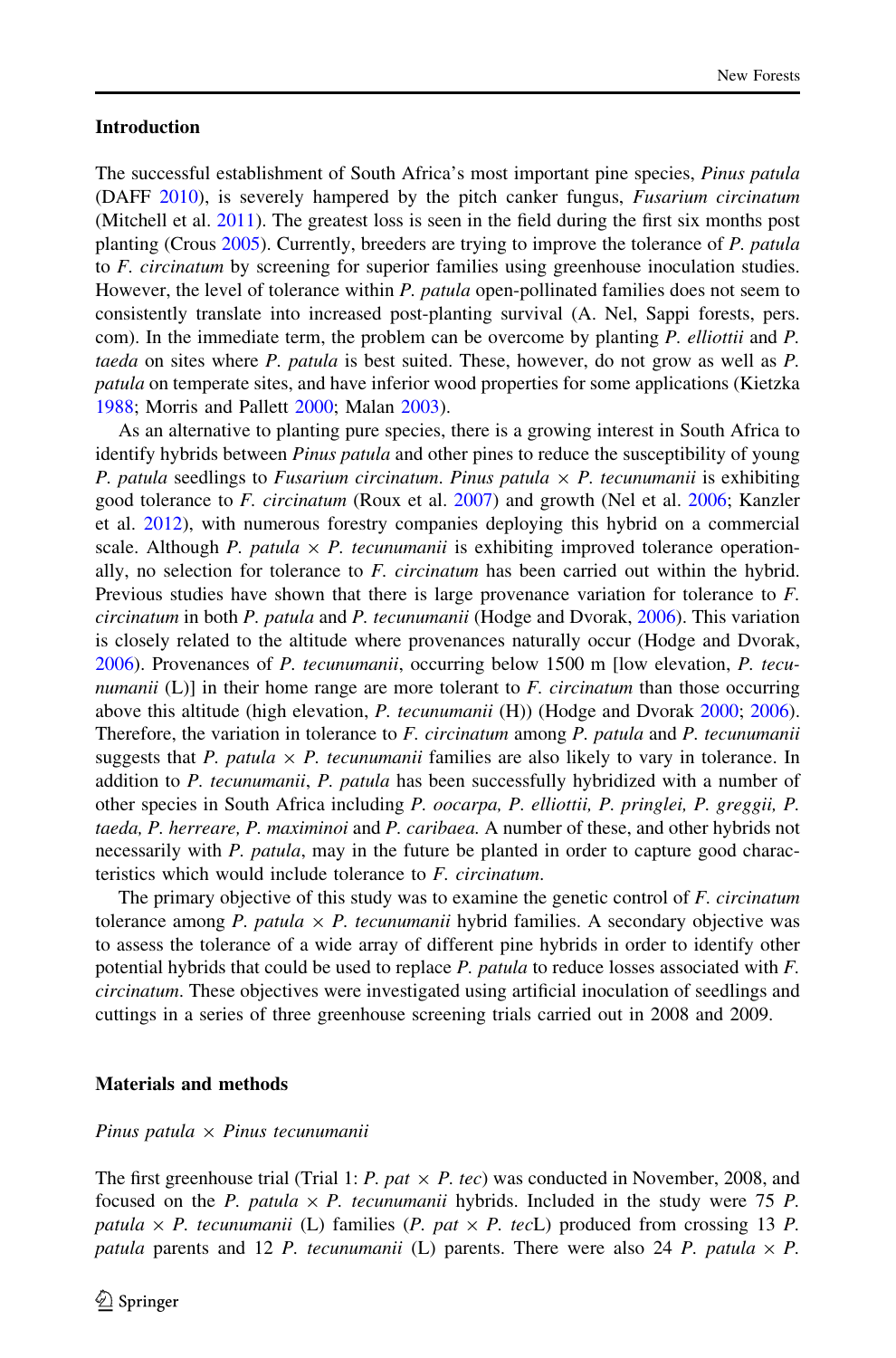| Details            | Trial 1: <i>P. patula</i> $\times$ <i>P.</i><br>tecunumanii | Trial 2: Various hybrids                                  | Trial 3: Species<br>trial |
|--------------------|-------------------------------------------------------------|-----------------------------------------------------------|---------------------------|
| Date<br>inoculated | 11/2008                                                     | 03/2009                                                   | 12/2009                   |
| Date assessed      | 01/2009                                                     | 06/2009                                                   | 02/2010                   |
| Treatments         | 75 P. patula $\times$ P. tecunumanii<br>$(L)$ <sup>a</sup>  | P. patula $\times$ P. tecunumanii $(L)^a$                 | P. patula                 |
|                    | 24 P. patula $\times$ P. tecunumanii<br>(H) <sup>b</sup>    | P. patula $\times$ P. tecunumanii (H) <sup>b</sup>        | P. elliottii              |
|                    | 13 P. patula                                                | P. patula $\times$ P. oocarpa                             | P. greggii $(N)^d$        |
|                    | P. elliottii (control)                                      | P. patula $\times$ P. elliottii                           | P. greggii $(S)^c$        |
|                    |                                                             | P. patula $\times$ P. pringlei                            | P. tecunumanii<br>$(H)^2$ |
|                    |                                                             | P. patula $\times$ P. greggii (S) <sup>c</sup>            | P. tecunumanii<br>$(L)^a$ |
|                    |                                                             | P. elliottii $\times$ P. caribaea                         | P. oocarpa                |
|                    |                                                             | P. elliottii $\times$ P. taeda                            | P. caribaea               |
|                    |                                                             | P. elliottii $\times$ P. tecunumanii<br>$(H)^\flat$       | P. pringlei               |
|                    |                                                             | P. tecunumanii $(H)^b \times P$ .<br>caribaea             |                           |
|                    |                                                             | P. tecunumanii $(L)^a \times P$ .<br>caribaea             |                           |
|                    |                                                             | P. tecunumanii $(H)^b \times P$ .<br>oocarpa              |                           |
|                    |                                                             | P. caribaea $\times$ P. oocarpa                           |                           |
|                    |                                                             | P. caribaea $\times$ P. tecunumanii<br>$(L)$ <sup>a</sup> |                           |
|                    |                                                             | P. elliottii (control)                                    |                           |
|                    |                                                             | P. patula (control)                                       |                           |

<span id="page-2-0"></span>Table 1 The list of treatments in the three trials examining tolerance of P. patula and other species and hybrids to artificial inoculation with Fusarium circinatum

<sup>a</sup> *P. tecunumanii* (low elevation source)

 $b$  *P. tecunumanii* (high elevation source)

 $\degree$  *P. greggii var. australis* (from southern Mexico)

 $d$  *P. greggii var. greggii (from northern Mexico)* 

tecunumanii (H) families (P. pat  $\times$  P. tecH) produced from crossing 10 P. patula parents and 7 P. tecunumanii (H) parents. All hybrid crosses were made using P. patula as the female parent, and P. tecunumanii as the male parent (see [Appendix](#page-11-0) for the specific crossing design). All hybrid families were screened for tolerance to F. circinatum using cuttings from juvenile seedling hedges. In addition, the trial also contained control-pollinated seedlings of 21 of the 75 P. pat  $\times$  P. tecL and 6 of the 24 P. pat  $\times$  P. tecH families. Finally, the trial also included open pollinated pure-species P. patula seedlings from the 13 P. patula mothers that were used as female parents of the hybrids, and bulk seedlings of a P. elliottii control (Table 1).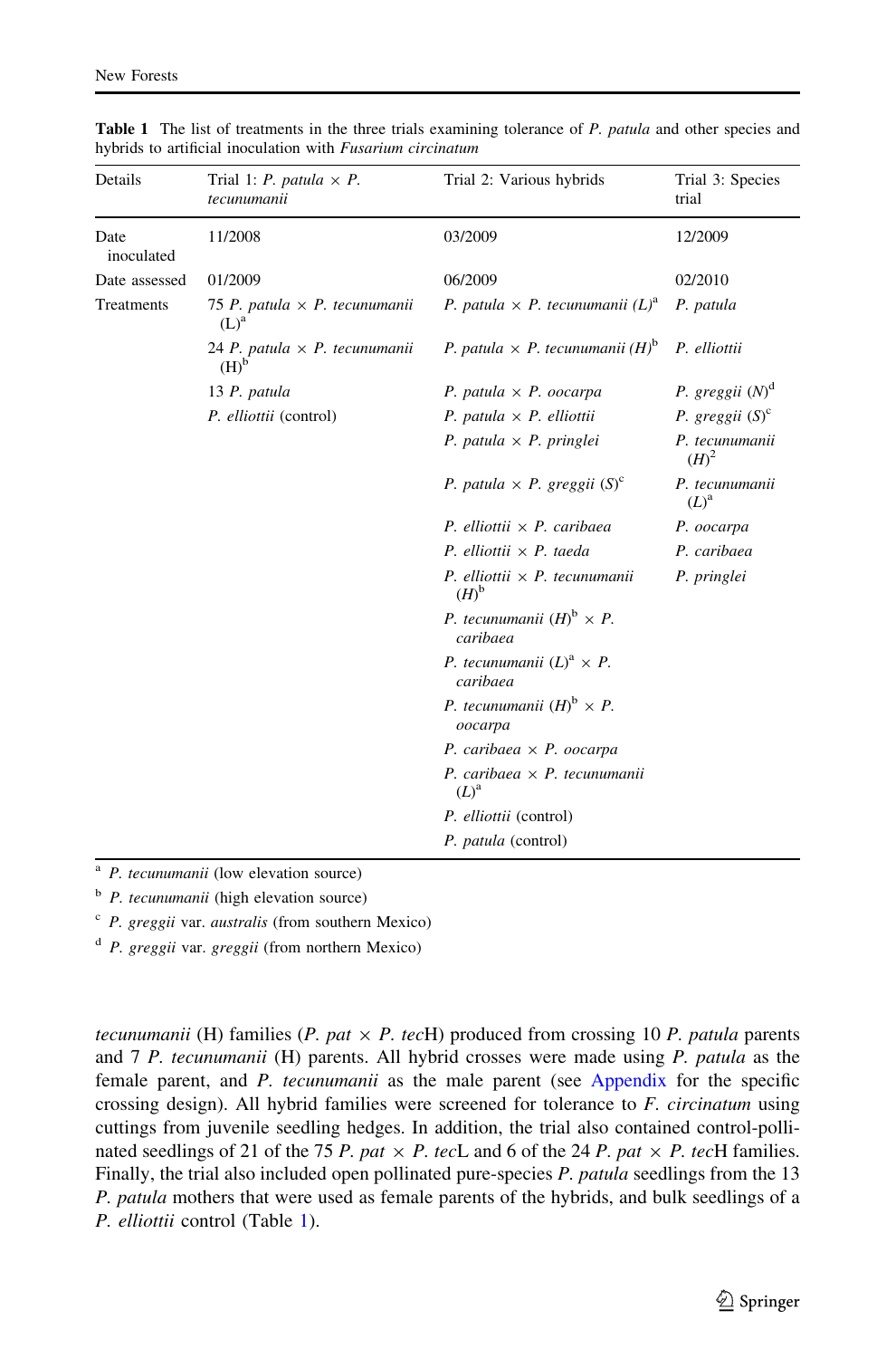Other hybrids and species

In the second trial (Trial 2: Hybrids), cuttings from 14 hybrids (produced from 9 Pinus species), were screened in March 2009 (Table [1](#page-2-0)). Of the 14 hybrids, 6 were produced using P. patula as the female parent. Open-pollinated P. patula and P. elliottii seedlings, from commercial seed orchards, were included as controls. In order to compare the tolerance of the hybrids with the pure species used to produce the hybrids, open-pollinated seedlings, representing 8 of the 9 parent species, were inoculated in a third trial (Trial 3: Species) in December 2009 (Table [1\)](#page-2-0).

Plant growing conditions

The plants were raised in the Komatiland Forests Research nursery near the town of Sabie. Both plant types were grown in composted pine bark in plastic seedling containers with removable individual inserts of 0.09 dm<sup>3</sup> capacity (Unigro98<sup>®</sup>), under covered greenhouse plastic and irrigated and fertilized where necessary. Cuttings were raised for approximately 9 months whilst seedlings were raised for approximately 7 months. At the end of the nursery phase, treatments were arranged in a randomized complete block design across, in most cases, 4 replications. Subject to plant availability each plot consisted of 12–22 plants. After packing the trials out, the plants were transported to the greenhouse screening facility at the University of Pretoria.

# Inoculation procedure

Inoculation was carried out by removing the plant's apical bud with sharp secateurs and applying  $500$  spores of  $F$ . *circinatum* in a water solution to the wounded surface. The solution contained an equal mixture of 3 highly virulent South African isolates (CMW 3577, 3578, and 3579). Once inoculated, the trial was watered daily and assessed for lesion development 8 weeks after inoculation. Lesion development was read in mm from the tip of the seedling at the point of inoculation, to the point where the tissue showed no further visible necrosis. The seedling height, from the root collar to the wounded tip, was also measured. The proportion of lesion length, to the length of the seedling, was expressed as a percentage dieback. New shoot development, below the infected area, was measured in the *P. patula*  $\times$  *P. tecunumanii* and species trial and is referred to as "resprout".

# Statistical analysis—Trial 1: P. pat  $\times$  P. tec

The statistical software package, SAS (SAS Institute, [2003](#page-13-0)) was used to analyse the data generated from the P. patula  $\times$  P. tecunumanii trial (Trial 1). Pearson product moment correlations of family means for lesion length, percentage dieback, resprout and initial plant height were calculated, primarily to determine if there was a need to include height as a covariate in subsequent models. Following this, a series of analyses of variance (ANOVAs) were done using SAS Proc GLM, and a series of variance component analyses were done using SAS Proc Mixed.

First, an analysis was done to examine if there were differences among the different species or hybrids and plant types (i.e., seedlings or cuttings). The data set included the openpollinated seedlings of P. patula and P. elliottii, and both the seedlings and cuttings of P. pat  $\times$  P. tecL and P. pat  $\times$  P. tecH. The linear model included fixed effects for replicate (rep), species, and plant type, and random effects for family (species), type\*family (species),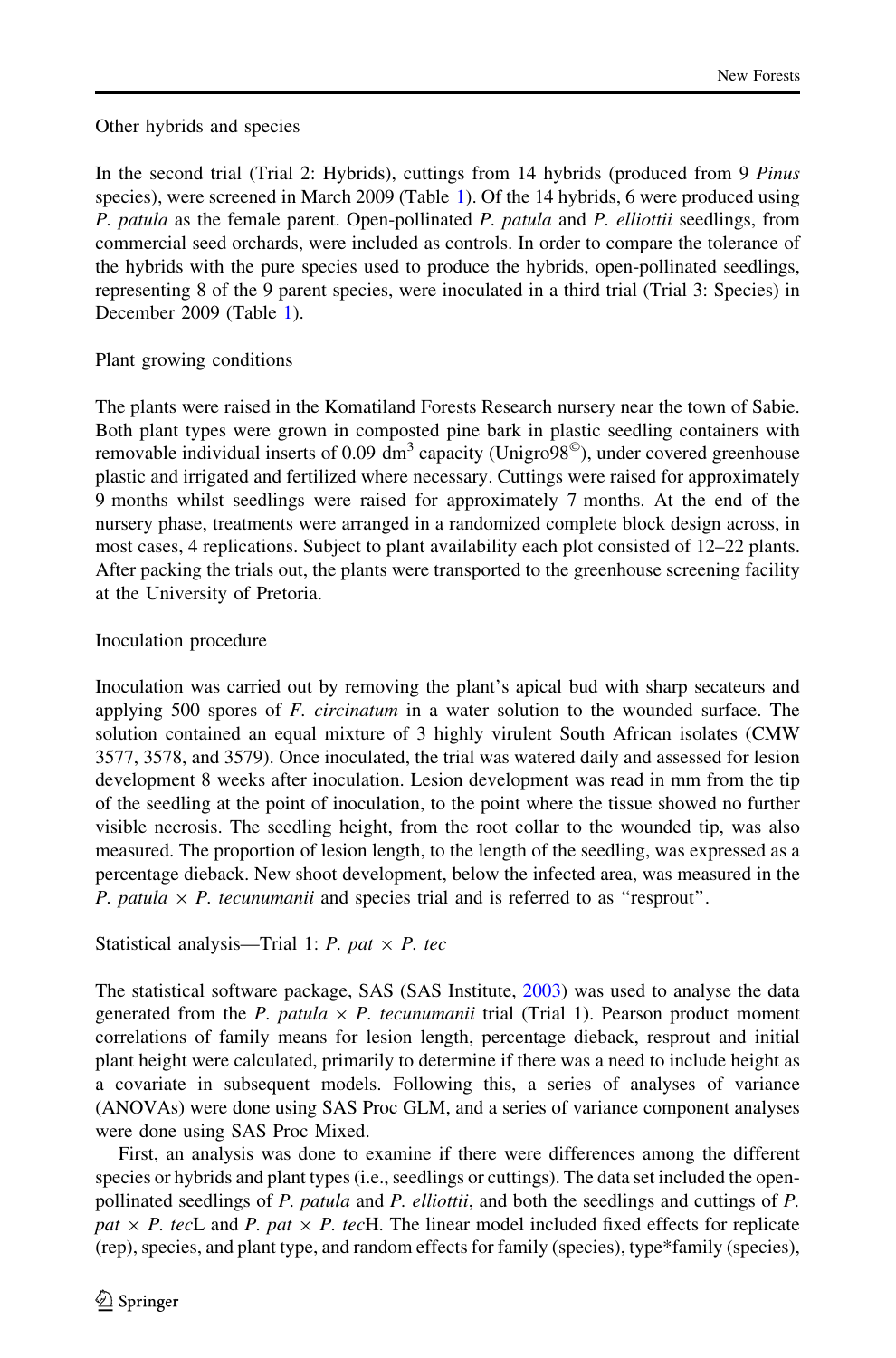rep\*type\*family (species), and initial height as a covariate. Duncan's multiple range tests were used to examine differences among species/hybrids–plant type combinations.

Next, a more focused analysis was done on the hybrid plants to examine if there was a difference in tolerance among the type of plant, i.e., seedlings and cuttings. The linear model for the combined data set (with both hybrids) included fixed effects for replicate, hybrid, plant type, and hybrid\*type, and random effects for family (hybrid), type\*family (hybrid), rep\*type \*family (hybrid), and initial height as a covariate. Separate ANOVAs were also done for the P. pat  $\times$  P. tecL and P. pat  $\times$  P. tecH data sets, with a reduced model eliminating effects for hybrid and hybrid\*type. An ANOVA was also done on the open-pollinated P. patula data set to test for family differences in tolerance. The linear model included fixed effects for replicate, and random effects for family and rep\*family, and initial height as a covariate.

Finally, variance component analyses for lesion length were done using SAS Proc Mixed to estimate genetic parameters for tolerance to  $F$ . *circinatum*. The analysis for the openpollinated P. patula families used a model including fixed effects for replicate, and random effects for family and rep\*family, and initial height as a covariate. Narrow-sense heritability  $(h<sup>2</sup>)$  was estimated for lesion length for *P. patula* according to Dieters et al. [1995](#page-13-0) as  $h^2 = (3 \times \sigma_{\text{female}}^2) / \sigma_{\text{phenotypic}}^2$ , where  $\sigma_{\text{female}}^2 = \text{variance}$  due to *P. patula* female parent, and  $\sigma_{\text{phenotypic}}^2$  = total phenotypic variance for lesion length. Separate variance component analyses were done for the P. pat  $\times$  P. tecL and P. pat  $\times$  P. tecH data sets using all plants of both types (cuttings and seedlings). The linear model included a fixed effect for replicate, and random effects for the P. patula female parent, the P. tecunumanii male parent, the interaction of P. patula  $\times$  P. tecunumanii parents, type\*family, and type\*rep\*family, along with initial height as a covariate. For the hybrid data sets, the variance associated with  $P$ . patula female parent was taken to be the variance of general hybridizing ability (GHA) for P. patula  $\left(\sigma_{\text{GHA-pat}}^2\right)$ , the variance associated with *P. tecunumanii* male parent was taken to be the GHA variance for *P. tecunumanii*  $(\sigma_{\text{GHA}-\text{tec}}^2)$ , and the variance associated with the *P. pa*tula  $\times$  P. tecunumanii interaction was taken to be the variance of specific hybridizing ability (SHA)  $d_{\text{pat}\times\text{tec}}^2$ . Total phenotypic variance was estimated as the sum of all the variance components, and the percentage of variance accounted for each component was calculated. Total genetic variance among full-sib hybrid families was estimated as  $\sigma_{\text{G--FS}}^2 = \sigma_{\text{GHA}-\text{pat}}^2 + \sigma_{\text{GHA}-\text{tec}}^2 + \sigma_{\text{SHA}-\text{pat}\times\text{tec}}^2$ . Following Dieters et al. ([1997](#page-13-0)), two separate estimates of heritability were calculated for the hybrid data sets as follows:

$$
h_{pat}^{2}=\Big(4\times\sigma_{\textrm{GHA-path}}^{2}\Big)\Big/\sigma_{\textrm{phenotypic}}^{2}
$$
  

$$
h_{tcc}^{2}=\Big(4\times\sigma_{\textrm{GHA-path}}^{2}\Big)\Big/\sigma_{\textrm{phenotypic}}^{2}
$$

In addition, proportion of dominance  $(d^2)$  was calculated for the hybrid data sets as:

$$
d_{pat \times tec}^2 = \left(4 \times \sigma_{SHA-pat \times tec}^2\right) \bigg/ \sigma_{phenotypic}^2
$$

Statistical analysis—Trial 2: Hybrids, Trial 3: Species

.

The statistical software package GenStat 7.22 (2008) was used to analyse the data generated from the hybrid and species trials (Trials 2 and 3). Pearson product moment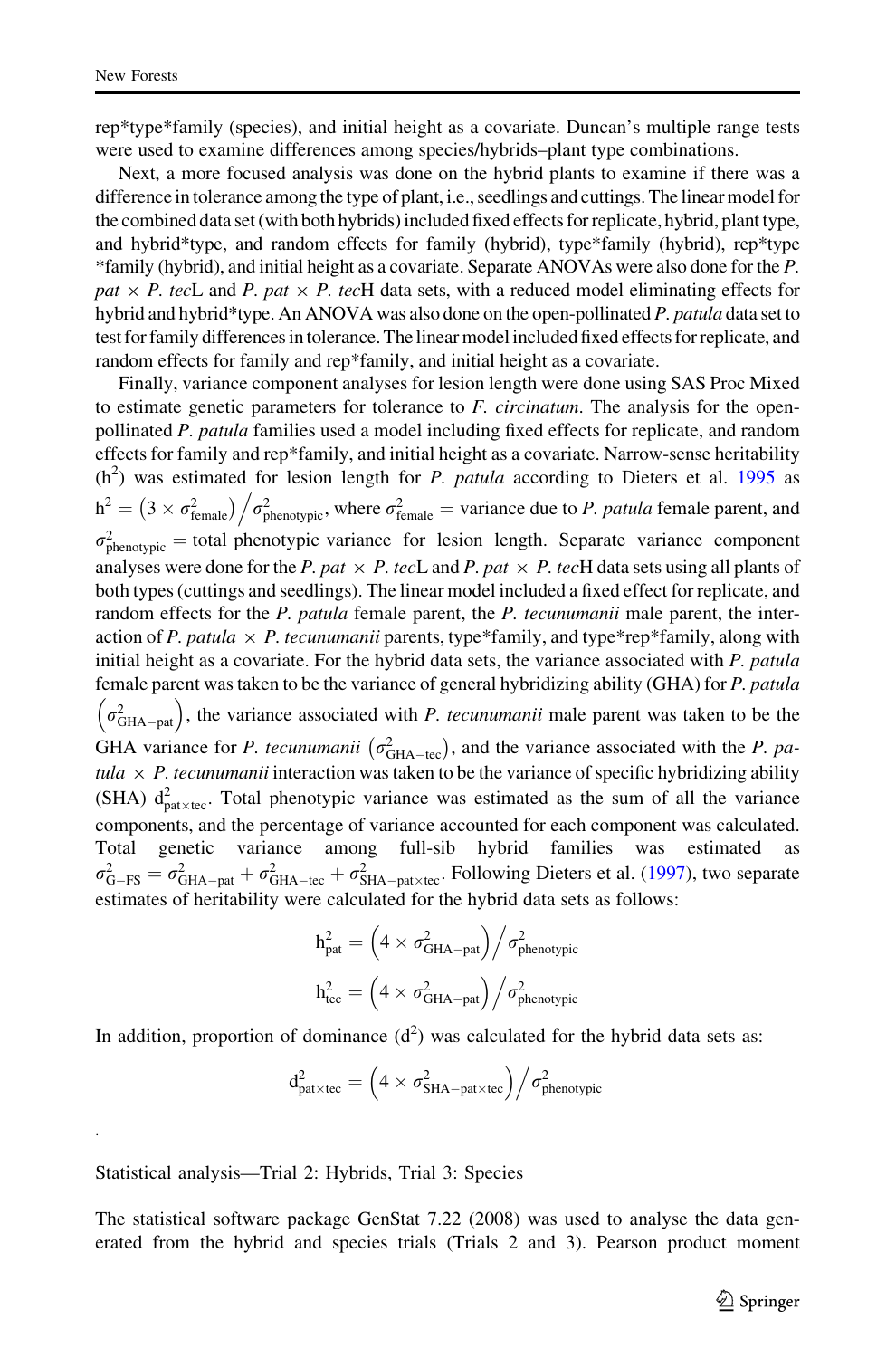| Species/hybrid <sup>a</sup>            | Type      | Freq. | Height (mm) | Lesion $(mm)$    | Dieback $(\%)$      | Resprout (mm)       |
|----------------------------------------|-----------|-------|-------------|------------------|---------------------|---------------------|
| P. elliottii                           | Seedlings | 59    | 163.1       | $5.7^{A}$        | 3.7 <sup>A</sup>    | $46.2^{\rm A}$      |
| P. patula                              | Seedlings | 461   | 68.7        | $29.4^{\rm B}$   | $42.6^{\mathrm{B}}$ | $30.6^{\mathrm{B}}$ |
| <i>P.</i> pat $\times$ <i>P.</i> tecH  | Cuttings  | 1275  | 155.9       | $16.1^{\circ}$   | $12.1^\circ$        | $28.3^{\mathrm{B}}$ |
| <i>P.</i> pat $\times$ <i>P.</i> tecH  | Seedlings | 307   | 73.2        | $21.4^\text{C}$  | $29.5^{\mathrm{D}}$ | $25.5^{\circ}$      |
| <i>P. pat</i> $\times$ <i>P. tec</i> L | Cuttings  | 4625  | 177.5       | 7.4 <sup>A</sup> | 5.0 <sup>A</sup>    | $20.4^{\rm E}$      |
| <i>P. pat</i> $\times$ <i>P. tec</i> L | Seedlings | 1173  | 81.8        | $8.2^{\text{A}}$ | 10.8 <sup>E</sup>   | $43.2^{\mathrm{E}}$ |

**Table 2** The mean values for the parameters assessed among P. patula, and P. patula  $\times$  P. tecunumanii represented as cuttings and seedlings, after inoculation with F. circinatum in Trial 1

High and low elevation P. patula  $\times$  P. tecunumanii are indicated with H and L, respectively. For a given variable, means with different letters are statistically different ( $p < 0.05$ )

correlations of family means for lesion length, percentage dieback, resprout and initial plant height were calculated, primarily to determine if there was a need to include height as a covariate in subsequent models. Following this, an ANOVA was done on percentage dieback, lesion length, and length of the resprout with a model containing initial height as a covariate, and fixed effects for replicate, species/hybrid, and rep\*species/hybrid. A Duncan's Multiple Range test was used to distinguish differences between species and hybrids.

#### **Results**

Trial 1: *P. pat*  $\times$  *P. tec* 

Plant height correlated significantly ( $p < 0.001$ ) with lesion length (r = -0.41), percent dieback ( $r = -0.63$ ) and resprout ( $r = -0.30$ ), and was used as a covariate in all analyses. Percent dieback and lesion length were highly correlated ( $p < 0.001$ , r = 0.92) and lesion length was used to rank and compare treatments. There were clear differences for lesion length among species and hybrids. P. elliottii was the most tolerant (5.7 mm) followed by P. pat  $\times$  P. tecL (7.5 mm), P. pat  $\times$  P. tecH (17.1 mm) and P. patula (29.4 mm) (Table 2). There was no evidence for differences in tolerance among plant types (i.e., cuttings and seedlings) for lesion length (Tables 2,[3\)](#page-6-0). When comparing percentage dieback, cuttings were significantly more tolerant than seedlings. Since lesion lengths for the cuttings and seedlings were similar, this seems attributable primarily to the fact that the cuttings were more than twice as tall as the seedlings. There was good evidence for significant differences in tolerance among hybrid families (Table [3\)](#page-6-0). When each hybrid was analysed separately, families differed at the 10 % level ( $p \approx 0.07$ ) and when the data was combined, differences among families were highly significant ( $p = 0.006$ ) (Table [3](#page-6-0)).

The range of family tolerance in P. pat  $\times$  P. tecH was large where 23 out of the 24 families displayed lesions ranging from 5.5 to 25.4 mm in length, with the most susceptible family measuring 37 mm. Fifty percent of the P. pat  $\times$  P. tecH families (centered around the median) displayed lesion lengths that ranged from 9 to 18 mm (Fig [1\)](#page-7-0). The range in family tolerance of P. pat  $\times$  P. tecL was smaller where 74 out of 75 families had lesion lengths ranging from 3.4 to 14.9 mm with the most susceptible family measuring on average 25.6 mm. Fifty percent of the P. pat  $\times$  P. tecL families (centered around the median) displayed lesion lengths that ranged from 6 to 8 mm (Fig. [1\)](#page-7-0). The range in tolerance of the 13 P. patula families was reflected by lesions from 17.3 to 40.3 mm in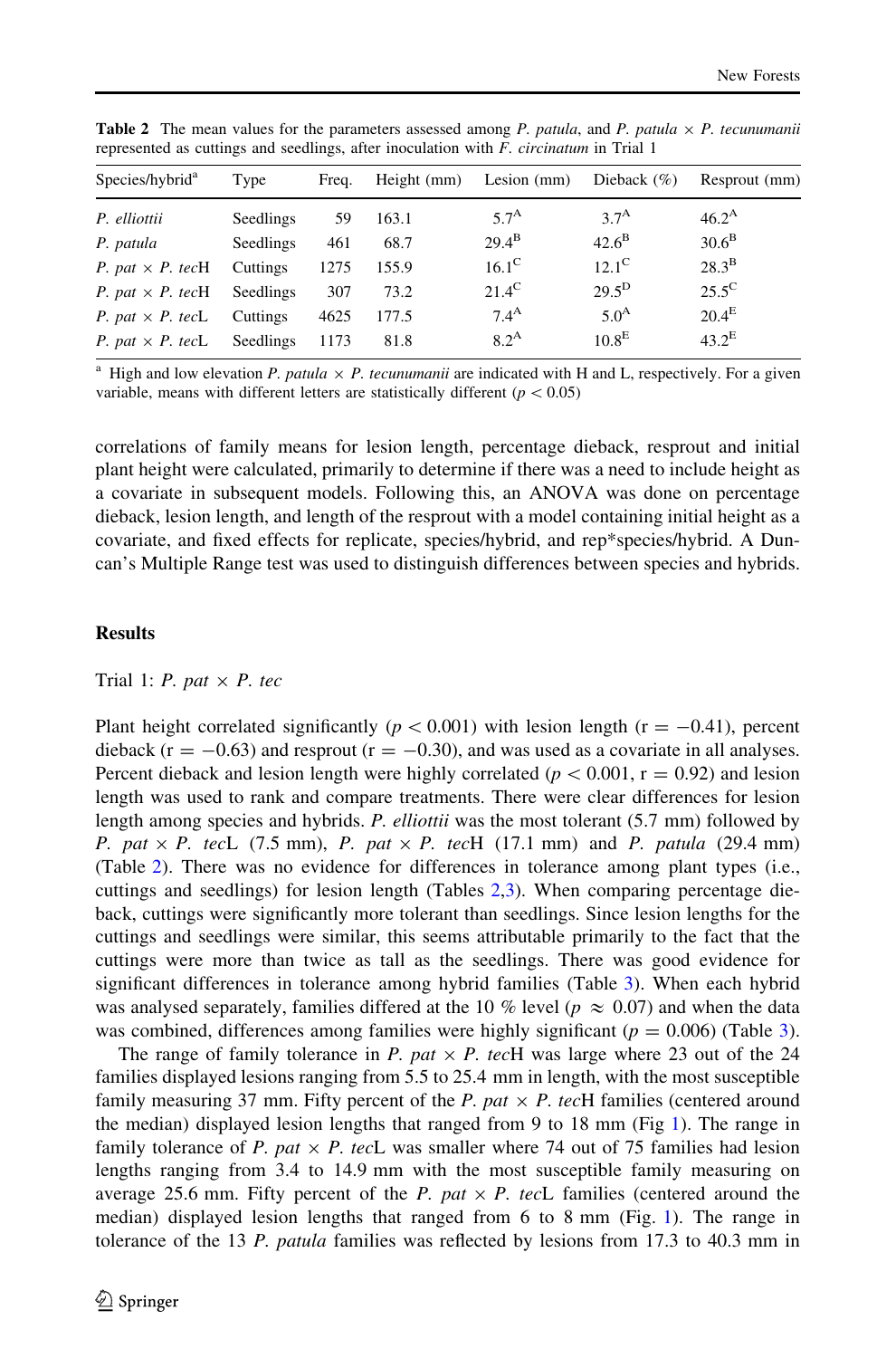| Source                                                     | DF           | SS      | MS     | $F$ Value | Prob $F$ |
|------------------------------------------------------------|--------------|---------|--------|-----------|----------|
| P. pat $\times$ P. tecH <sup>a</sup>                       |              |         |        |           |          |
| Rep                                                        | 3            | 7578.2  | 2526.1 | 6.60      | 0.0004   |
| Type (cutting/seedling)                                    | 1            | 22.2    | 22.2   | 0.06      | 0.8194   |
| Family                                                     | 23           | 57120.0 | 2483.5 | 4.04      | 0.0693   |
| Type*Family                                                | 5            | 2903.3  | 580.7  | 1.43      | 0.2198   |
| Rep*Type*Family                                            | 87           | 37839.0 | 434.9  | 2.26      | 0.0000   |
| Height                                                     | 1            | 24.6    | 24.6   | 0.13      | 0.7206   |
| <i>P.</i> pat $\times$ <i>P.</i> tecL <sup>b</sup>         |              |         |        |           |          |
| Rep                                                        | 3            | 4194.7  | 1398.2 | 5.92      | 0.0006   |
| Type (cutting/seedling)                                    | 1            | 20.9    | 20.9   | 0.08      | 0.7835   |
| Family                                                     | 74           | 62258   | 841.3  | 1.78      | 0.0745   |
| Type*Family                                                | 20           | 9178.2  | 458.9  | 1.89      | 0.0131   |
| Rep*Type*Family                                            | 283          | 70760   | 250    | 4.46      | 0.0000   |
| Height                                                     | 1            | 881.9   | 881.9  | 15.75     | 0.0001   |
| <i>P. pat</i> $\times$ <i>P. tec</i> combined <sup>c</sup> |              |         |        |           |          |
| Rep                                                        | 3            | 7687.9  | 2562.6 | 9.19      | 0.0000   |
| Hybrid                                                     | $\mathbf{1}$ | 41351   | 41351  | 65.83     | 0.0000   |
| Type (cutting/seedling)                                    | 1            | 3.2     | 3.2    | 0.01      | 0.9161   |
| Hybrid*Type                                                | 1            | 90.1    | 90.1   | 0.26      | 0.6131   |
| Family (Hybrid)                                            | 97           | 119325  | 1230.1 | 2.51      | 0.0055   |
| Type*Family(Hybrid)                                        | 25           | 11889   | 475.6  | 1.60      | 0.0345   |
| Height                                                     | $\mathbf{1}$ | 567     | 567    | 6.66      | 0.0099   |
| Rep*Family(Hybrid*Type)                                    | 373          | 114237  | 306.3  | 3.60      | 0.0000   |
| $P.$ patula <sup>d</sup>                                   |              |         |        |           |          |
| Rep                                                        | 3            | 4008.9  | 1336.3 | 1.85      | 0.1534   |
| Family                                                     | 12           | 10752   | 895.9  | 1.04      | 0.4356   |
| Rep*Family                                                 | 35           | 35255   | 1007.3 | 6.90      | 0.0000   |
| Height                                                     | $\,1$        | 9213.7  | 9213.7 | 63.08     | 0.0000   |

<span id="page-6-0"></span>Table 3 The results of an ANOVA on lesion length to determine family and type of plant (cutting vs. seedling) differences for the two hybrids (P. pat  $\times$  P. tecH, P. pat  $\times$  P. tecL) and for P. patula to F. circinatum tolerance in Trial 1

<sup>a</sup> ANOVA on all *P. patula*  $\times$  *P. tecunumanii* treatments (from high elevation provenances only)

 $<sup>b</sup>$  ANOVA on all *P. patula*  $\times$  *P. tecunumanii* treatments (from low elevation provenances only)</sup>

<sup>c</sup> ANOVA on all *P. patula*  $\times$  *P. tecunumanii* treatments

 $d$  ANOVA on all *P. patula* treatments

length where fifty percent (centered around the median) ranged from 25 to 32 mm. Despite the large range, family differences in P. patula were not statistically significant ( $p = 0.43$ ) (Table 3).

Family differences in P. patula  $\times$  P. tecunumanii were primarily due to a result of the specific interaction between the *P. patula* and *P. tecunumanii* parents (i.e.,  $\sigma_{\text{SHA-pat \times tec}}^2$ ), and to a lesser extent the general ability of P. patula parents or P. tecunumanii parents to confer tolerance to their hybrid offspring (i.e.,  $\sigma_{\text{GHA-pat}}^2$  or  $\sigma_{\text{GHA-tec}}^2$ ). This can be seen in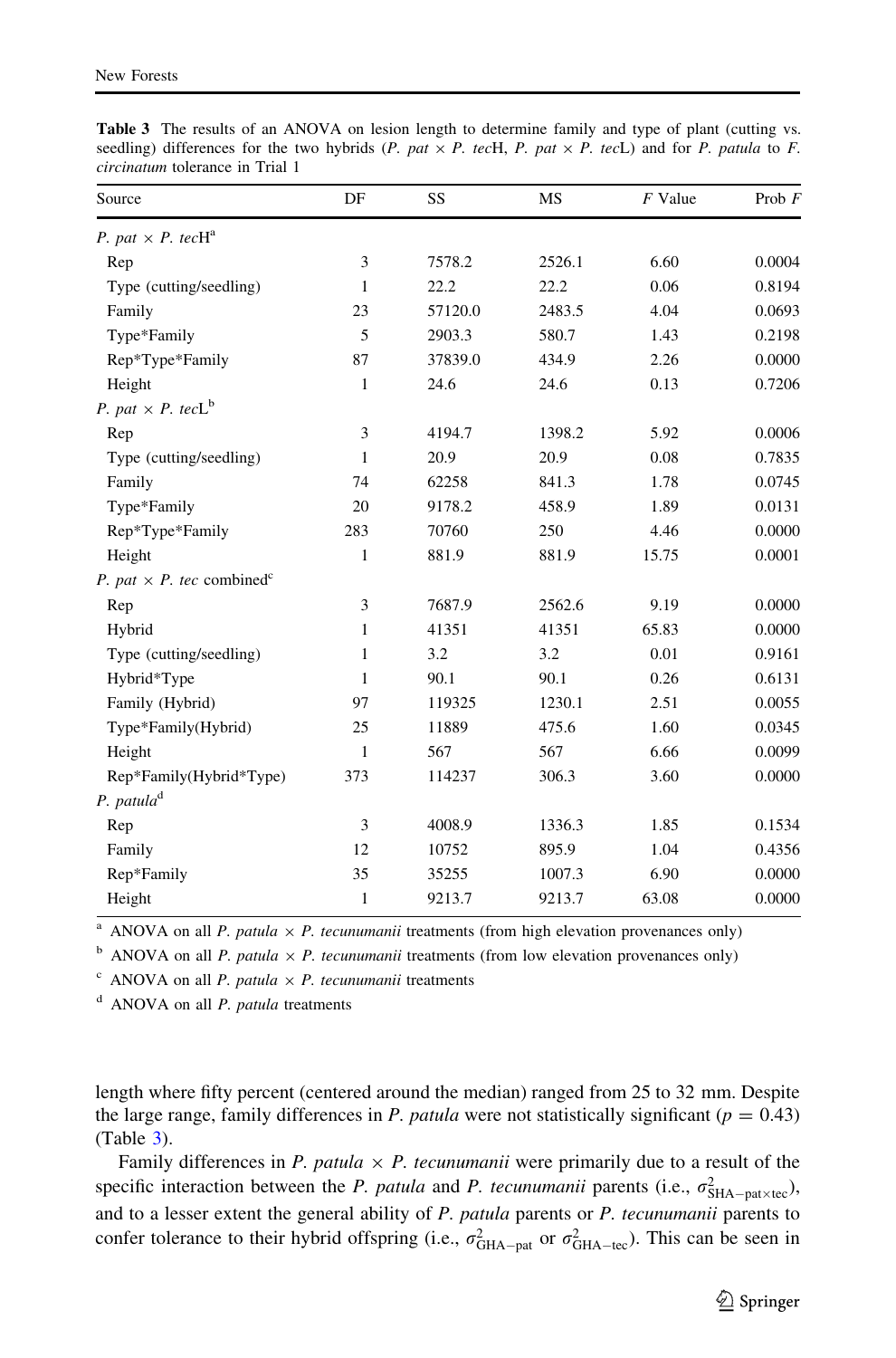<span id="page-7-0"></span>

Table [4](#page-8-0) by comparing the P. patula and P. tecunumanii parental variance components to the P. pat  $\times$  P. tec interaction variance component. In the case of P. pat  $\times$  P tecH, SHA variance accounted for 9.6 % of the phenotypic variance, while  $\sigma_{\text{GHA-pat}}^2$  accounted for 6.4 % of the phenotypic variance, and  $\sigma_{\text{GHA}-\text{tec}}^2$  accounted for only 2.1 % of the phenotypic variance (Table [4\)](#page-8-0). The total genetic variance for hybrid families of P. pat  $\times$  P tecH was 18.1 % of the phenotypic variance. In the case of P. pat  $\times$  P tecL, even though there was relatively little genetic variance among hybrid families (6.8 % of the total phenotypic variance), SHA variance accounted for the bulk of that variance (4.2 % of the phenotypic variance). The variation due to the P. patula and P. tecunumanii parents accounted for only 0.8 and 1.8 % of the phenotypic variance, respectively (Table [4\)](#page-8-0). Among the P. patula families, there was little genetic variation observed, corresponding to a narrow sense heritability of  $h^2 = 0.06$  (i.e., 6 % of the total phenotypic variance, Table [4\)](#page-8-0). In contrast, there was more genetic control of tolerance in the P. pat  $\times$  P tecH data set, with  $h_{\text{pat}}^2$  = 0.25 and  $h_{\text{tec}}^2 = 0.08$  (Table [4\)](#page-8-0).

# Trial 2: Hybrids, Trial 3: Species

Similar to the P. patula  $\times$  P. tecunumanii data, lesion length correlated strongly with percent dieback both in the hybrid ( $p < 0.0001$ , r = 0.959) and in the pure species trial  $(p < 0.0001, r = 0.946)$ , and was accordingly used to rank treatments. Seedling height had a significant negative effect on percent dieback in the hybrid ( $p < 0.001$ , r =  $-0.217$ ) and pure species trial ( $p < 0.0001$ ,  $r = -0.263$ ) but had no effect on lesion length. Lesion length and resprout correlated negatively ( $p < 0.001$ ,  $r = -0.450$ ) in the species trial indicating that the more tolerant species produced longer shoots after wounding and infection.

Pinus greggii var. greggii (P. gregN) ranked most susceptible (mean lesion length  $= 38$  mm) in the species trial followed by P. patula (mean lesion length = 29.8 mm), P. greggii var. australis (P. gregS) (mean lesion length = 18.5 mm),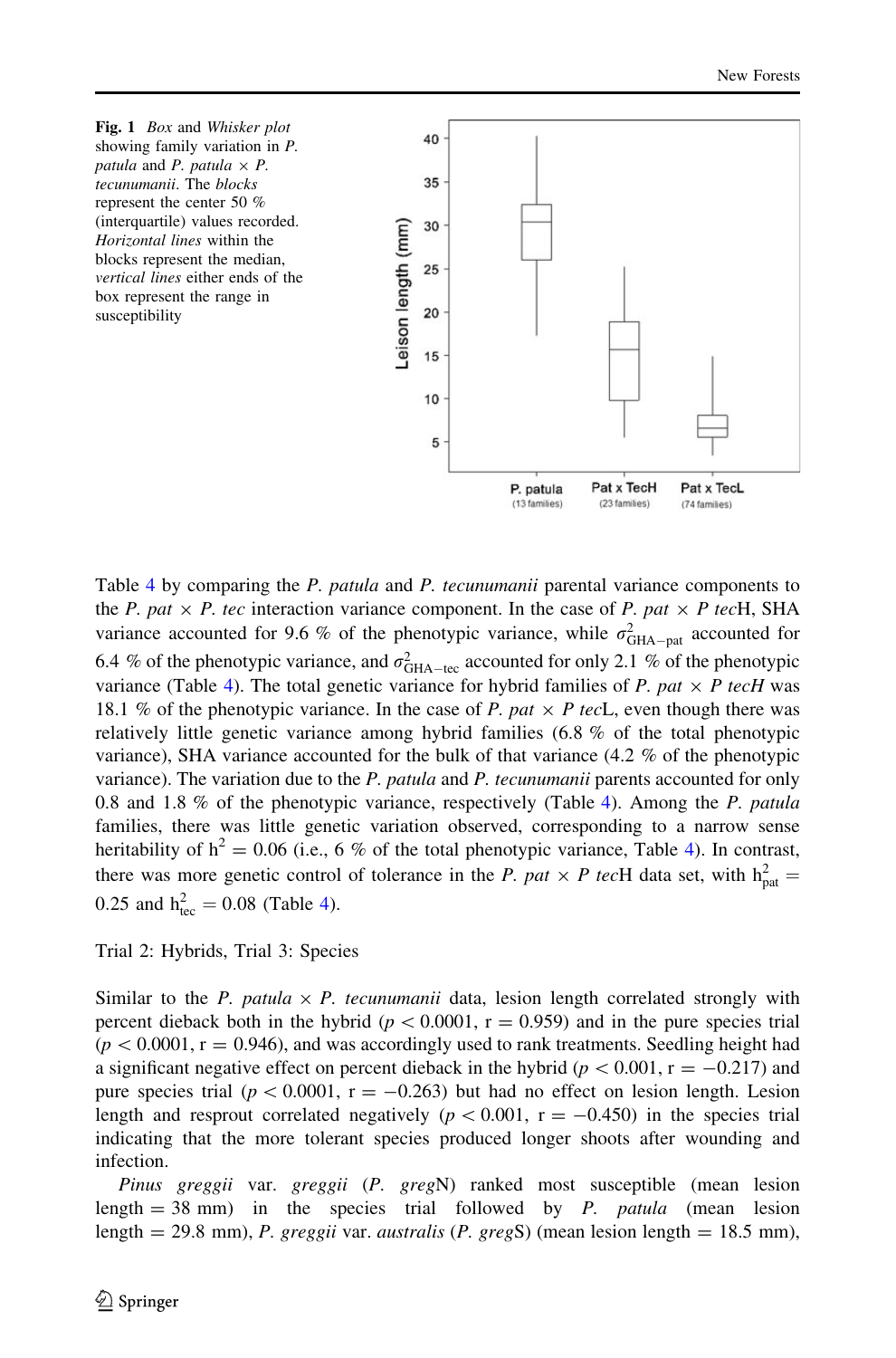| Source                            | Data set                              |       |                                       |      |                 |      |
|-----------------------------------|---------------------------------------|-------|---------------------------------------|------|-----------------|------|
|                                   | <i>P.</i> pat $\times$ <i>P.</i> tecH |       | <i>P.</i> pat $\times$ <i>P.</i> tecL |      | P. patula       |      |
|                                   | mm <sup>2</sup>                       | $\%$  | mm <sup>2</sup>                       | $\%$ | $\mathrm{mm}^2$ | $\%$ |
| P. patula parent                  | 16.5                                  | 6.4   | 0.6                                   | 0.8  | 26.0            | 2.1  |
| P. tecunumanii parent             | 5.3                                   | 2.1   | 1.4                                   | 1.8  |                 |      |
| P. patula $\times$ P. tecunumanii | 25.0                                  | 9.7   | 3.3                                   | 4.2  |                 |      |
| P. pat*P. tec*type                | 0.2                                   | 0.1   | 3.2                                   | 4.1  |                 |      |
| Plot                              | 18.4                                  | 7.2   | 13.1                                  | 16.9 | 99.1            | 39.6 |
| Residual                          | 192.3                                 | 74.6  | 56.0                                  | 72.1 | 146.1           | 58.3 |
| Phenotypic                        | 257.7                                 | 100.0 | 77.7                                  | 100  | 250.5           | 100  |
| h <sup>2</sup>                    |                                       |       |                                       |      | 0.06            |      |
| $h_{\rm pat}^2$                   | 0.25                                  |       | 0.03                                  |      |                 |      |
| $h_{\text{tec}}^2$                | 0.08                                  |       | 0.07                                  |      |                 |      |
| $d_{pat \times tec}^2$            | 0.39                                  |       | 0.17                                  |      |                 |      |

<span id="page-8-0"></span>Table 4 Variance components and genetic parameters for lesion length (assessing tolerance to F. circinatum) for hybrids of P. patula  $\times$  P. tecunumanii high-elevation sources, P. patula  $\times$  P. tecunumanii lowelevation sources, and pure species P. patula

Variance components for lesion length expressed in the units of measurement (mm<sup>2</sup>) and percent of total phenotypic variation (%). Hybrids were tested both as two plant types, cuttings and seedlings. Estimated heritability (h<sup>2</sup>) for *P. patula* was calculated as  $(3 \times \sigma_{\text{female}}^2) / \sigma_{\text{phenotypic}}^2$  following Dieters et al. [1995](#page-13-0)

P. tecunumanii (H) (mean lesion length  $= 9.2$  mm), P. elliottii (mean lesion length = 8.8 mm), P. caribaea (mean lesion length = 8 mm), P. tecunumanii (L) (mean lesion length = 5.1 mm), P. oocarpa (mean lesion length = 4.2 mm) and P. pringlei (mean lesion length  $= 3.8$  mm) (Table [5\)](#page-9-0). All hybrids made with P. patula were significantly more tolerant than  $P$ . *patula* (Fig. [2](#page-9-0)). In general, there was some correspondence between the tolerance of pure species, and the tolerance of P. patula hybrids. Hybrids made with P. tecunumanii (H), P. greggii (S), and P. pringlei were the most susceptible (Fig. [2\)](#page-9-0) and more susceptible than P. elliottii. Hybrids made with P. patula and some of the most tolerant species (P. oocarpa, P. tecunumanii (L) and P. elliottii) were similar in tolerance to P. elliottii, and no different than hybrid combinations made between two tolerant species (Fig. [2](#page-9-0)). One surprising exception to this general pattern was that  $P$ . patula  $\times$  P. pringlei was similar in tolerance to P. pat  $\times$  P. tecH despite the fact that P. pringlei is highly tolerant as a pure species (Hodge and Dvorak [2000\)](#page-13-0) which was also seen in Trial 3 (Table [5\)](#page-9-0). This may be explained by the fact that there were an insufficient number of plants (28) of the hybrid, which were only represented across 2 replications, to obtain an accurate indication of the tolerance of this hybrid. This was also supported by a large standard error of the mean (3.44 mm).

#### **Discussion**

Standard quantitative genetics theory is based on assumptions of random mating populations of a pure species in genetic equilibrium. Hybrid populations are not in genetic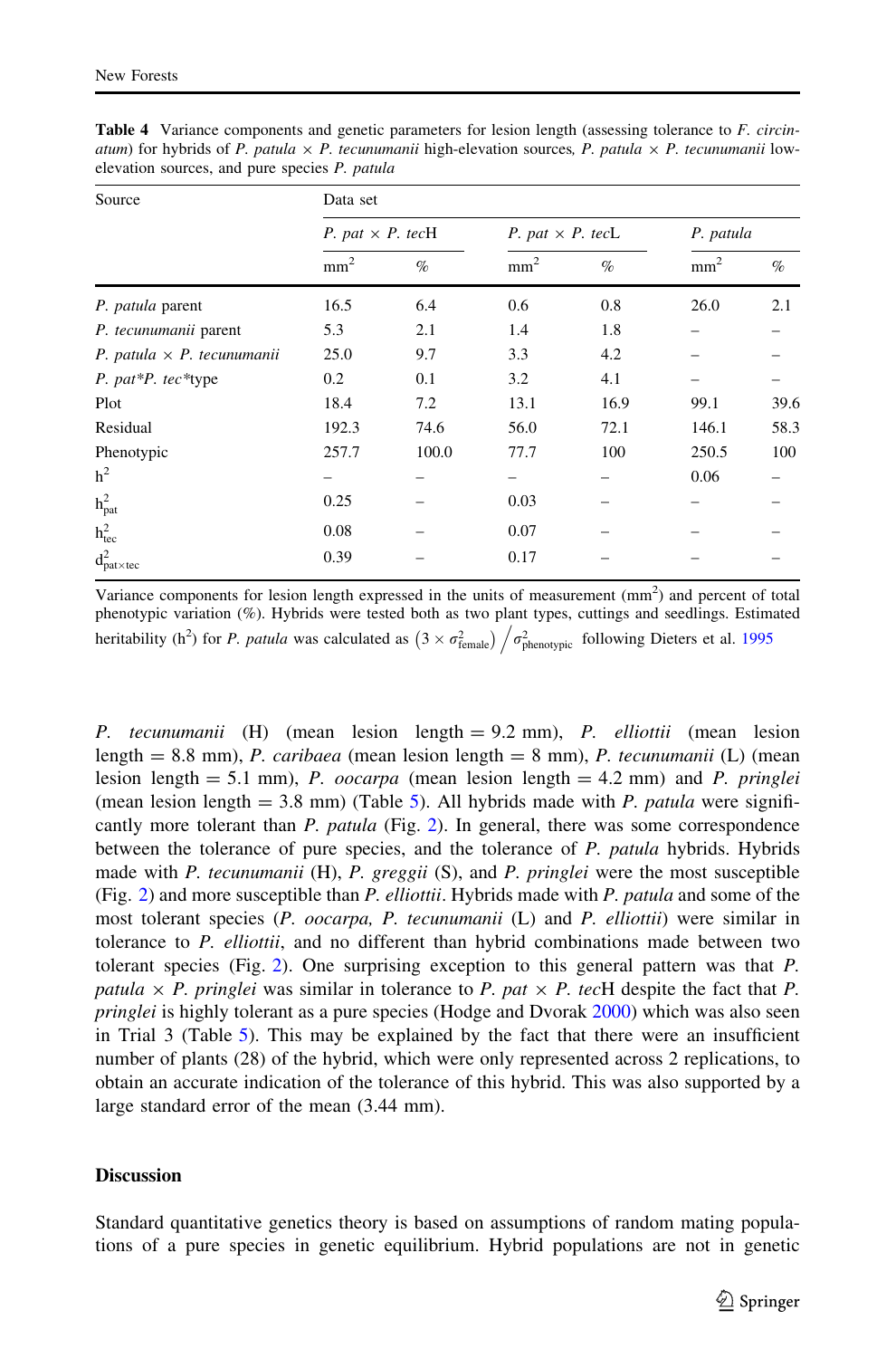| <b>Species</b>     | Freq. | Height (mm) | Lesion $(mm)$        | Dieback $(\% )$      | Resprout (mm)     |
|--------------------|-------|-------------|----------------------|----------------------|-------------------|
| P.~greggi (N)      | 67    | 126.9       | $37.97^{\rm A}$      | 27.91 <sup>A</sup>   | $16.5^{\rm A}$    |
| P. patula          | 57    | 118.3       | $29.65^{\rm B}$      | $23.38^{B/}$         | $18.4^{A}$        |
| P.~greggi (S)      | 95    | 165.6       | $18.51^{\circ}$      | $12.25^{\rm C}$      | $43.2^{\rm B}$    |
| P. tecunumanii (H) | 95    | 177.9       | $9.16^D$             | $7.01$ <sup>DE</sup> | $59.2^{\circ}$    |
| P. elliottii       | 95    | 183.5       | $8.82^D$             | 6.77 <sup>D</sup>    | $86.3^D$          |
| P. caribaea        | 87    | 149.7       | 7.97 <sup>DE</sup>   | 6.31 <sup>DF</sup>   | $81^D$            |
| P. tecunumanii (L) | 89    | 150.8       | $5.07$ <sup>EF</sup> | $3.91$ <sup>FG</sup> | 96.9 <sup>E</sup> |
| P. oocarpa         | 95    | 158.1       | 4.21 <sup>F</sup>    | $3.28$ <sup>G</sup>  | $117.1^{\rm F}$   |
| P. pringlei        | 93    | 111.5       | 3.81 <sup>F</sup>    | $1.87^{\rm H}$       | $39.6^B$          |
|                    |       |             |                      |                      |                   |

<span id="page-9-0"></span>Table 5 The mean lesion length, percent dieback and the ability to resprout of various pine species after inoculation with  $F$ . circinatum

Treatments are ranked from most to least tolerant based on lesion length. Treatments with different letters are significantly ( $p < 0.05$ ) different (Duncan grouping)



Fig. 2 The variation in tolerance of a number of hybrids and P. patula and P. elliottii to Fusarium circinatum in Trial 2

equilibrium, and it is not clear that the concepts of additive genetic variance or heritability are appropriate for  $F_1$  hybrids, or that hybrid heritabilities would predict genetic gain from forward selection of the best offspring of  $F_1$  hybrids (Gordon [1999](#page-13-0)). However, there are no such difficulties when using hybrid progeny test data and genetic parameters to identify superior parents of hybrid families and to predict genetic gain from backward selection of the best hybrid parents and families. The parents of those families could then be re-crossed, and the resulting progeny mass propagated.

The data in this study suggest that substantial improvement in tolerance in P. pat  $\times$  P. tecH can be made through identification of superior families. In this case family variation in tolerance is due mostly to the combination of specific parents (i.e., high  $\sigma_{\text{SHA-pat}}^2 \times_{\text{tec}}$ )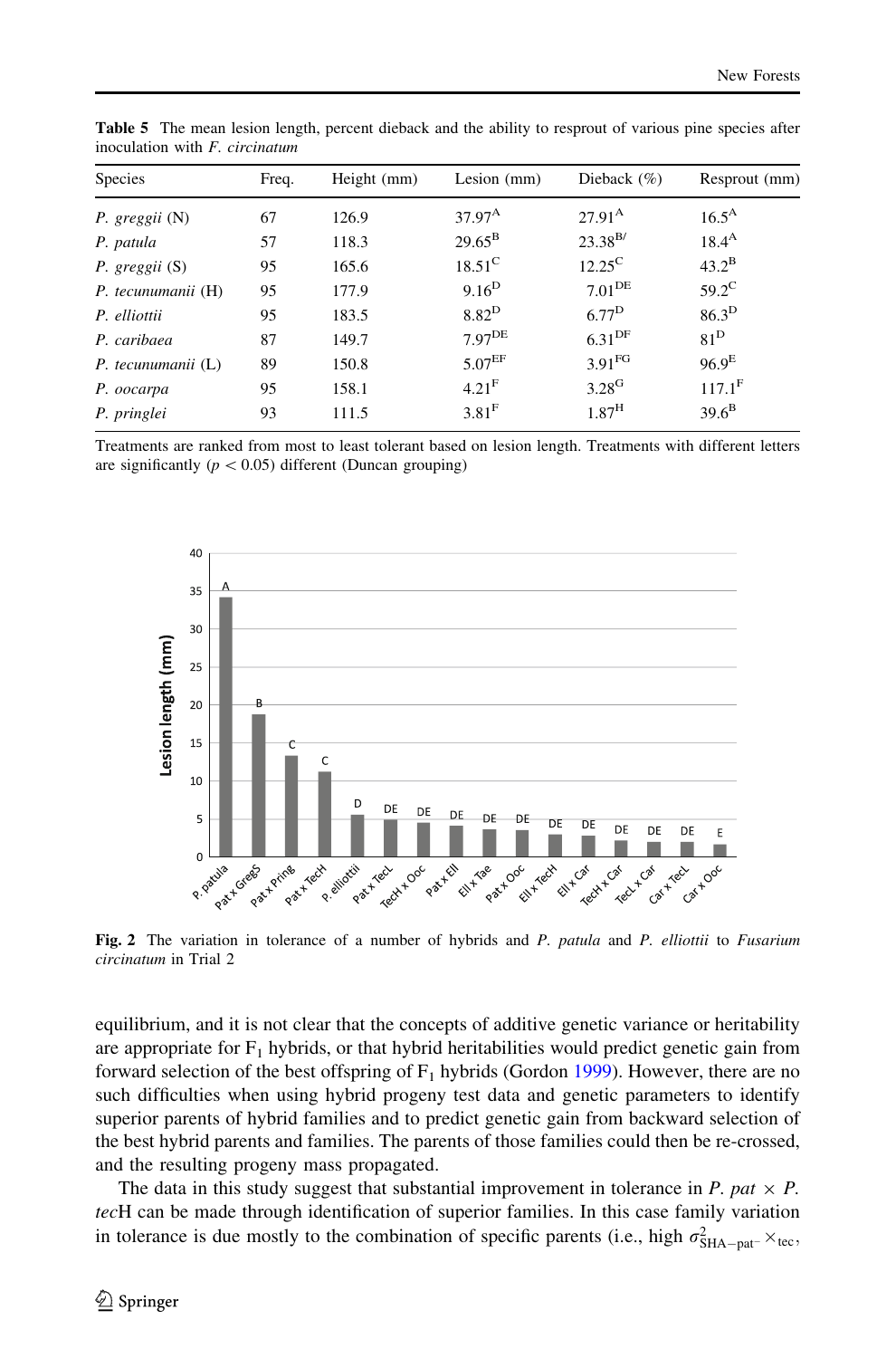see Table [4](#page-8-0)), and this indicates that it will be necessary to screen all P. pat  $\times$  P. tecH families. Relative to pure P. patula, there was improved tolerance of the P. pat  $\times$  P. tecH hybrid to F. circinatum. Overall, however, P. pat  $\times$  P. tecH was not as tolerant as P. pat  $\times$  P. tecL. There was also much larger variation seen among the 24 P. pat  $\times$  P. tecH families tested, and some families were as susceptible as P. patula (Fig. [2\)](#page-9-0).

With the very small amount of genetic variation observed among a large number of P. pat  $\times$  P. tecL families tested, it is clear that it is not necessary to screen families of P. pat  $\times$  P. tecL for F. circinatum tolerance. Although this hybrid is doing very well in field trials, it is restricted to warm temperate sites and is therefore likely to replace only a small portion of area planted to P. patula. It will, however, provide a good alternative to a number of other species such as P. elliottii and the popular P. elliottii  $\times$  P. caribaea hybrid. Also, studies have shown that the tolerance of P. tecunumanii to frost is under genetic control (Mitchell et al. [2012](#page-13-0)) indicating that through selection the planting range of *P. pat*  $\times$  *P. tec*L could be increased.

In the P. patula  $\times$  P. tecunumanii trial, although the cuttings had slightly shorter lesion lengths, these differences were not statistically significant. There is, however, other evidence to suggest that cuttings are more tolerant, which concurs with general experience. In the nursery, cuttings appear less affected during outbreaks of  $F$ . *circinatum* (unpublished) and often survive better after planting (Mitchell et al. [2004](#page-13-0)). If this is so, it may be related to an increase in the maturation state of the plant (Zagory and Libby [1985](#page-13-0); Mitchell et al. [2004\)](#page-13-0). Elsewhere, studies on P. radiata have shown cuttings to be more tolerant than seedlings to *Endocronartium harknessii* (Power et al. [1994\)](#page-13-0) and *P. taeda* cuttings show more tolerance to *Cronartium quercuum* than seedlings (Frampton et al. [2000](#page-13-0)). Further work in this field is needed.

Analysis of variance revealed no statistically significant variation in tolerance to F. circinatum amongst P. patula families (Table [3](#page-6-0)), and variance component analysis indicated low (although non-zero) heritability ( $h^2 = 0.06$ , Table [4](#page-8-0)). This lack of variation in tolerance could be explained by the fact that many of the  $P$ . patula seedlings died after inoculation due to their small size (average 68 mm), or from the limited number (13) families tested leading to an unbalanced representation across replications. Although the planting of P. pat  $\times$  P. tecH may be extended to include some temperate sites, P. patula will remain an important species on high altitude sites due to its good growth and wood properties once successfully established. Therefore, if it is possible, it would be very useful to identify  $P$ . *patula* families that are tolerant to  $F$ . *circinatum* although the genetic parameter estimates from this study suggest that this will be a challenge.

The tolerance of hybrids generated with tolerant species, and the improvement in tolerance when P. patula is hybridized with tolerant species, has been seen in field studies (Roux et al. [2007](#page-13-0)). The ranking of species in susceptibility to  $F$ . *circinatum* in our study is similar to that of Hodge and Dvorak ([2000](#page-13-0)). Although, P. greggii var. greggii  $(P. \, greg)$ was not used to make any of the hybrids tested, it was included in the species trial because it is known to be more susceptible than P. patula (Hodge and Dvorak [2000](#page-13-0)). It appears that, in general, tolerance to  $F$ . *circinatum* in pure species is closely related to the amount of tolerance that species is able to bring to a  $P$ . *patula* hybrid. Thus, one could expect a  $P$ . patula  $\times$  P. jaliscana hybrid to exhibit good tolerance, based on the extreme tolerance of P. jaliscana as a pure species (Hodge and Dvorak [2000\)](#page-13-0).

The success of other hybrids such as P. elliottii  $\times$  P. caribaea (van der Sijde and Roelofsen [1986\)](#page-13-0) and P. patula  $\times$  P. greggii (Kietzka [2002](#page-13-0)) illustrates the potential that hybrid forestry offers as an alternative to pure species in South Africa. The P. pat  $\times$  P. tecH hybrid is likely to become very important in the future due to its superior tolerance to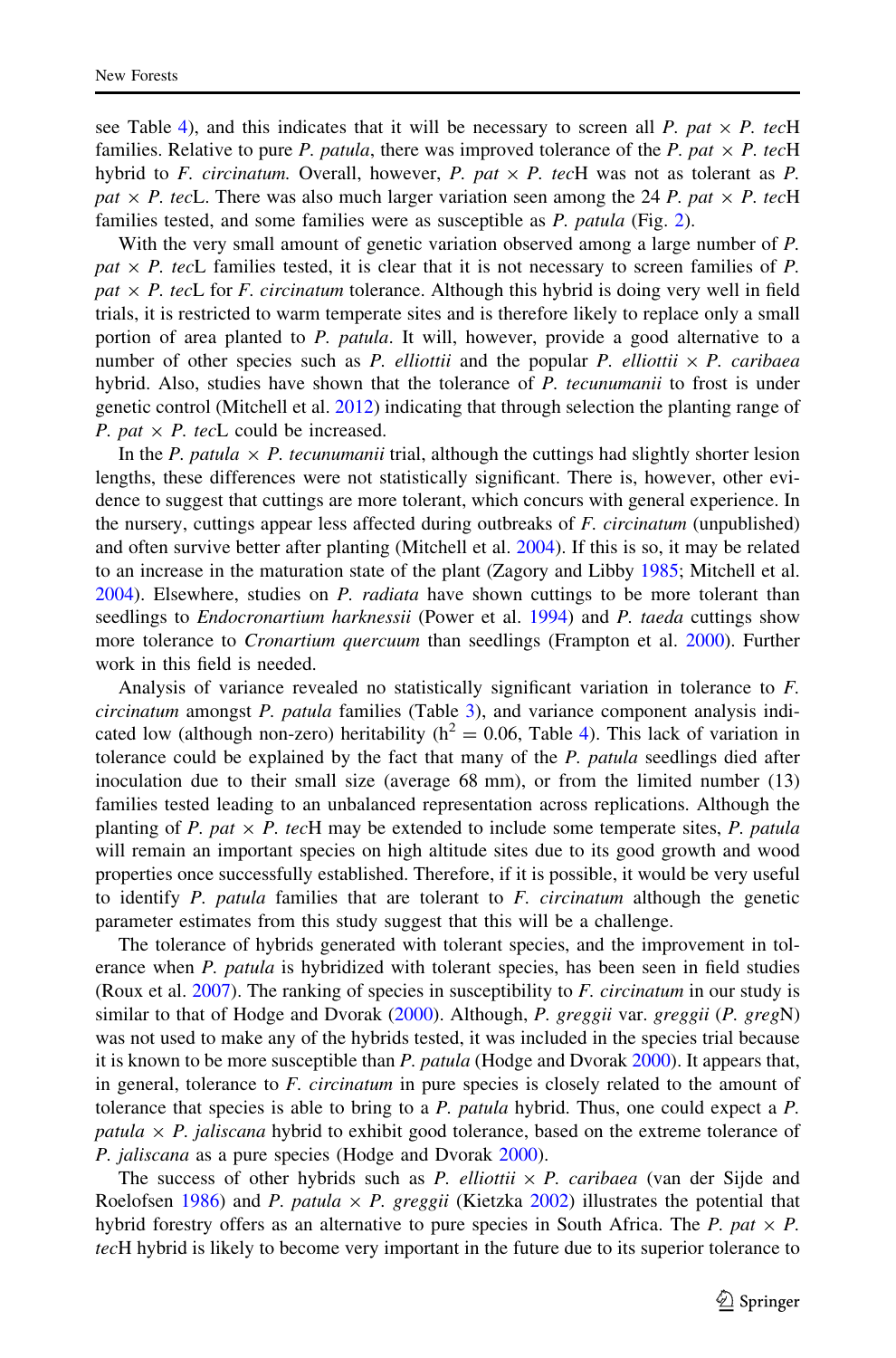<span id="page-11-0"></span>frost compared to P. pat  $\times$  P. tecL. P. patula  $\times$  P. tecunumanii (H) has already been planted over a wide range of altitude classes including 1700 m above sea level with good success. Currently, it is the best hybrid alternative to P. patula on sites that experience light frost events and, by selecting provenances and families that are more frost tolerant (Dvorak et al. [2000](#page-13-0); Mitchell et al. [2012](#page-13-0)), its planting range may be extended to include temperate sites. Although the immediate need is to identify hybrids between P. patula and species more tolerant to  $F$ . *circinatum*, there is a possibility that other hybrids may be deployed in the future in preference to P. patula on many sites. Currently, members of Camcore are testing a large number of hybrids over many sites in which P. patula is included as a control. More than 48 Camcore hybrid trials have been planted across Southern Africa and South America in the last 3 years testing over 15 different hybrids (J. Lopez pers. com 2011) with one local company testing approximately 40 pine hybrids. From these trials several hybrids are likely to show potential as an alternative to planting *P. patula*.

The findings presented here provide good evidence that the tolerance of P. patula to F. circinatum can be significantly improved by hybridizing it with P. tecunumanii and other tolerant species. Since  $F$ . *circinatum* is a major cause of seedling mortality after planting, the improved tolerance of P. patula hybrids may explain their better survival operationally. In the case of P. patula  $\times$  P. tecunumanii the significant improvement in tolerance when the pollen is sourced from low elevation P. tecunumanii indicates that this hybrid need not be screened. However, there is large variation in the tolerance of hybrid families to  $F$ . circinatum when pollen is sourced from high elevation P. tecunumanii and care should be taken to screen these before large-scale commercial deployment. All other hybrids between P. patula, and species more tolerant to P. patula, display a significant improvement in tolerance to F. circinatum. Some of these hybrids are being tested in field trials and may prove to be valuable alternatives to P. patula in the future.

Acknowledgments We wish to thank, in particular, Komatiland Forests for providing the seed and incurring the costs involved in raising and screening the plant material. We also thank Bernice Porter who coordinated much of the screening activities at the University of Pretoria and ensured that plants were watered in the greenhouse. Lastly, we thank the members of the Tree Protection Co-operative Programme (TPCP) and the THRIP initiative of the Department of Trade and Industry (DTI), for financial support.

# Appendix

See Table [6](#page-12-0).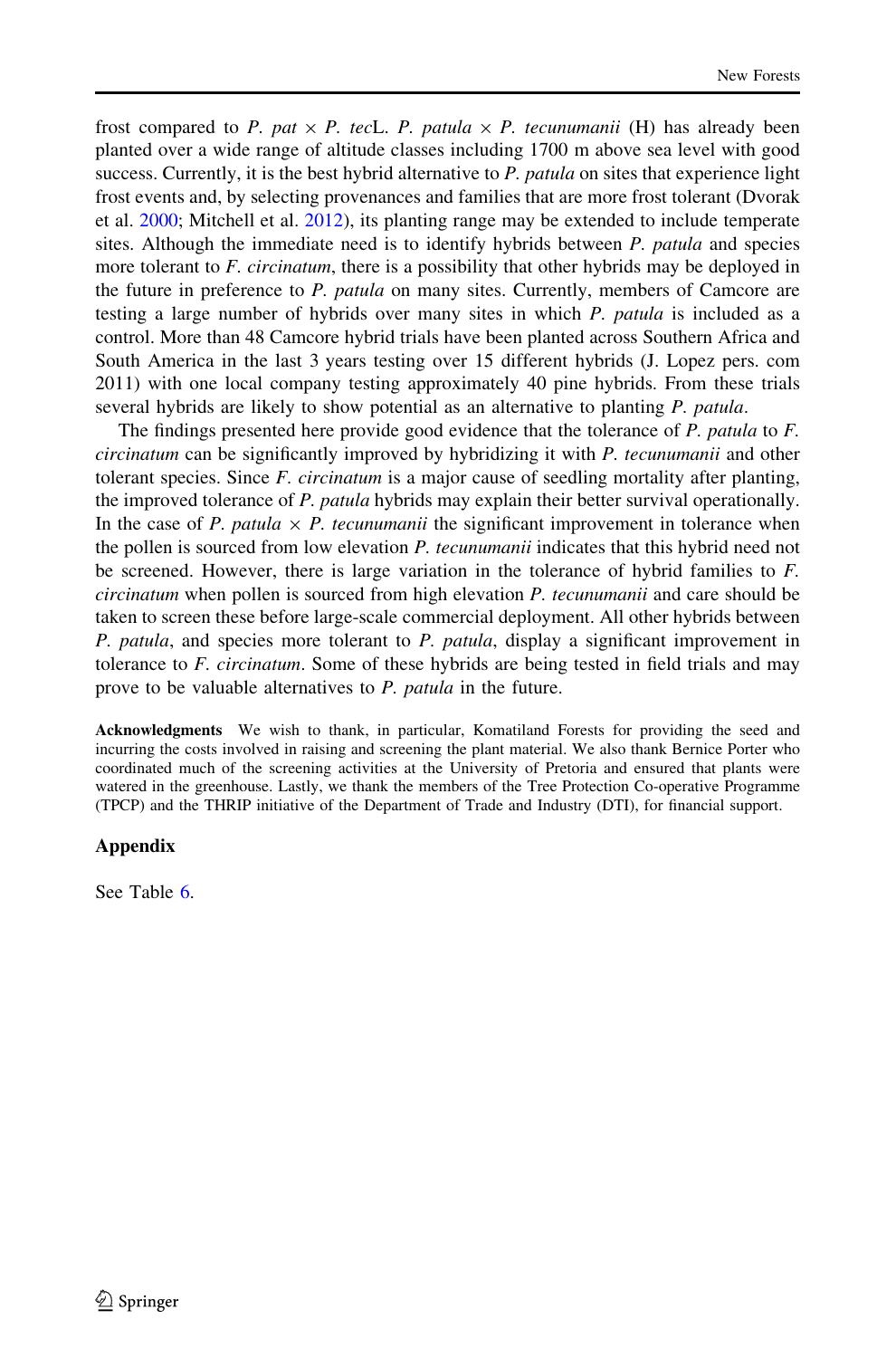<span id="page-12-0"></span>

| Male               | Female |                   |          |                 |       |       |                      |       |               |        |                      |        |                | Total           |
|--------------------|--------|-------------------|----------|-----------------|-------|-------|----------------------|-------|---------------|--------|----------------------|--------|----------------|-----------------|
|                    | Pat 1  | 2<br>Pat          | Pat 3    | Pat 4           | Pat 5 | Pat 6 | Pat 7                | Pat 8 | Pat 9         | Pat 10 | Pat 11               | Pat 12 | Pat 13         |                 |
| TecH               |        | ∗                 |          |                 | ∗     | $*$   |                      |       |               | ∗      | $\stackrel{*}{\ast}$ | ∗      |                | ७               |
| TecH <sub>2</sub>  |        |                   |          |                 |       |       |                      |       |               |        | ∗                    |        |                |                 |
| TecH <sub>3</sub>  |        |                   |          |                 |       | $*$   | ∗                    |       |               | ∗      | $*$                  |        |                |                 |
| TecH <sub>4</sub>  |        | ₩                 | ⋇        |                 |       |       | $\stackrel{*}{\ast}$ |       |               |        |                      | ∗      | ∗              | $\sqrt{2}$      |
| TecH <sub>5</sub>  |        | $\stackrel{*}{*}$ |          | ⋇               |       |       | ⋇                    |       |               |        |                      | ⋇      | ⋇              | n               |
| Tech 6             |        |                   | ⋇        |                 |       |       |                      |       |               |        |                      |        |                |                 |
| TecH <sub>7</sub>  |        | ₩                 |          |                 | ∗     |       |                      |       |               |        |                      |        |                |                 |
| TecL               |        |                   | $*$      | ₩               |       |       | $\stackrel{*}{*}$    |       |               | ⋇      |                      | ₩      |                | n               |
| TecL 2             |        |                   |          |                 | ⋇     |       |                      |       |               |        | ⋇                    |        |                | N               |
| 3<br>TecL:         |        |                   |          | ∗               |       |       |                      | ∗     |               | ∗      |                      | ⋇      | ∗              | 5               |
| TecL 4             | ⋇      | ⋇                 | ⋇        | $* *$           |       | ⋇     | ⋇                    |       | ∗             | ₩      |                      | ⋇      |                | $\circ$         |
| TecL <sub>5</sub>  | ⋇      | ⋇                 | $*$      |                 |       |       |                      | ⋇     |               | $* *$  |                      | $\ast$ |                | $\circ$         |
| TecL 6             |        |                   | $*$      | ⋇               |       |       | $\stackrel{*}{\ast}$ | ⋇     |               |        |                      |        |                | 4               |
| TecL 7             | ⋇      | $\stackrel{*}{*}$ | ∗        | ⋇               |       |       | $\stackrel{*}{*}$    |       |               | ⋇      |                      | $* *$  |                | $\overline{ }$  |
| TecL <sub>8</sub>  | ⋇      |                   |          | ⋇               |       |       | $\stackrel{*}{*}$    |       |               | ⋇      |                      | ∗      | ∗              | $\circ$         |
| TecL $9$           | ⋇      |                   | $*$      | ∗               |       |       |                      | ⋇     |               | ⋇      |                      | ∗      |                | $\circ$         |
| TecL 10            | $*$    | ⋇                 | $*$      | $* *$           |       | ∗     | ∗                    | ⋇     | $*$           | ⋇      |                      |        | ⋇              | $\overline{10}$ |
| TecL <sub>11</sub> |        | ⋇                 | X        |                 |       |       | $\frac{*}{*}$        | ⋇     |               | ⋇      |                      | $*$    | ∗              | $\overline{ }$  |
| TecL 12            | $*$    |                   | $*$      | ₩               |       | ⋇     | $*$                  | ₩     |               |        |                      | ×      | ⋇              | ${}^{\circ}$    |
| Total              | 7      | $\circ$           | $\equiv$ | $\overline{10}$ | 3     | 5     | $\Box$               | 7     | $\mathcal{L}$ | $\Box$ | 4                    | 12     | $\overline{ }$ | 99              |